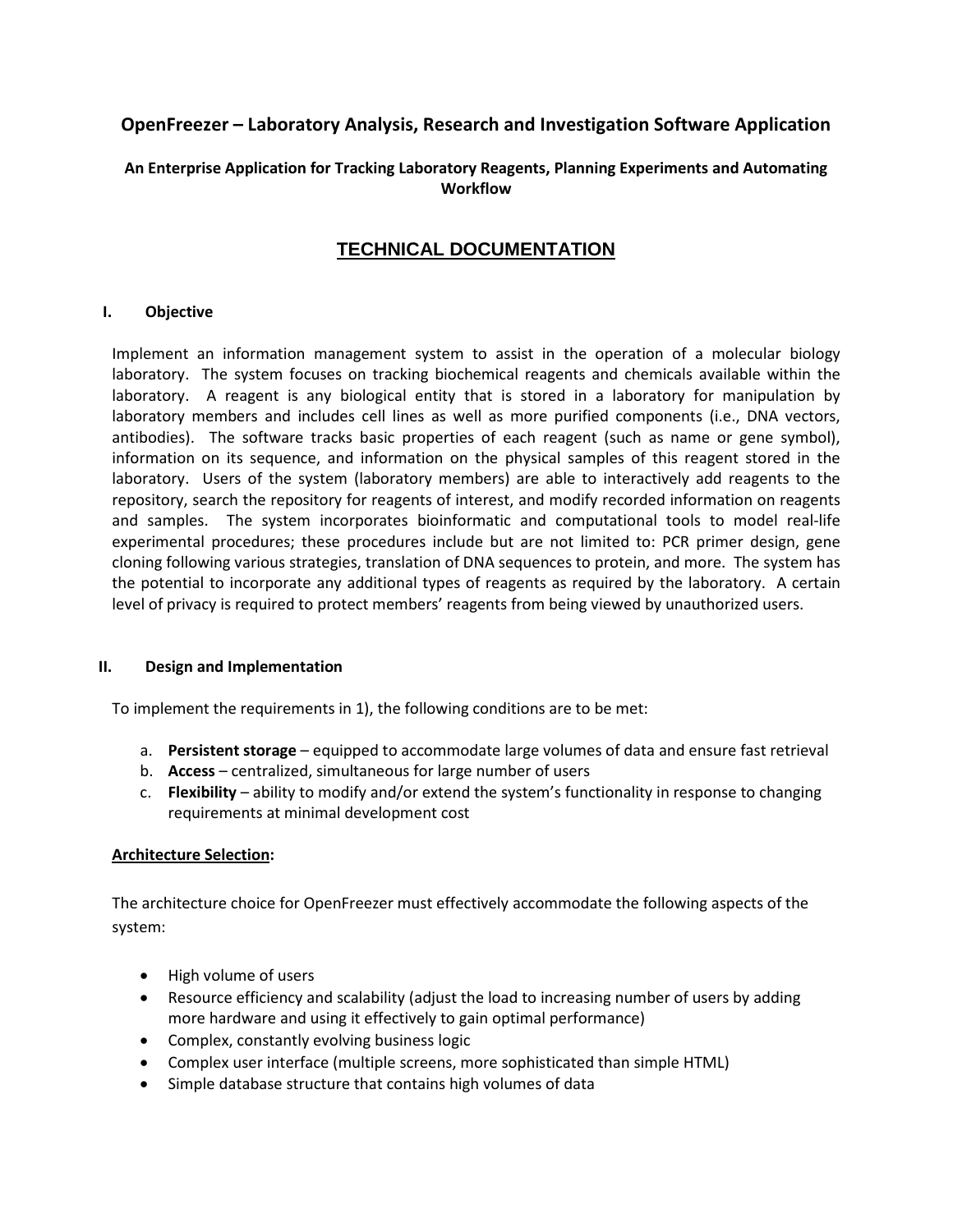Best architecture choice: **Three-layer client-server architecture**

# **Architecture layers:**

- **Data layer:** Relational database, highly normalized (3NF)
- **Presentation layer:** Web-based, browser-independent interface
- **Domain Logic**

The term 'layer' refers to each of the functional components of the architecture, namely database, presentation, and domain logic. Each of these components is implemented by one or more software modules, with keen emphasis on separation between the components (i.e. not placing database queries directly in a page that is presented to the client). In terms of hardware, the server-side components of the architecture (domain logic and database) may be installed on the same machine or separated into two or more hardware nodes, called 'tiers'<sup>[1](#page-1-0)</sup>. The separation of architecture layers into physical tiers is the server administrator's discretion, based primarily on the availability of hardware resources, the number of users and size of the database. An optimal distribution of the tiers is one that would decrease the response time and reduce the hardware load, thus improving system performance.

# **Tools:**

The tools used to implement OpenFreezer are non-proprietary, lightweight, open-source, browser- and platform-independent:

- **Database:** MySQL
- **Presentation:** PHP, DHTML with Javascript
- **Domain Logic:** PHP, Python (Python CGI code is invoked via function calls embedded in PHP)

# **III. Programmers' Guide**

Please refer to the Documentation tab at<http://openfreezer.org/docs.html> for the Application Programming Interfaces and database diagrams:

- **Python code API:** [http://openfreezer.org/Docs/API\\_DEV/index.html](http://openfreezer.org/Docs/API_DEV/index.html)
- **PHP API:** <http://openfreezer.org/docs/phpdocs/index.html>
- **Database diagrams:** <http://openfreezer.org/docs.html> (click on the **'Download All'** link to download a **.tgz** archive of all database diagrams)

A simplified object model and a simplified entity-relationship diagram are also available to give programmers wishing to modify OpenFreezer an overview of the system's modules.

<span id="page-1-0"></span><sup>1</sup> Fowler, M.: 'Patterns of Enterprise Application Architecture', Addison-Wesley, 2003, ISBN-10: 0-321-12742-0, ISBN-13: 978-0-321-12742-6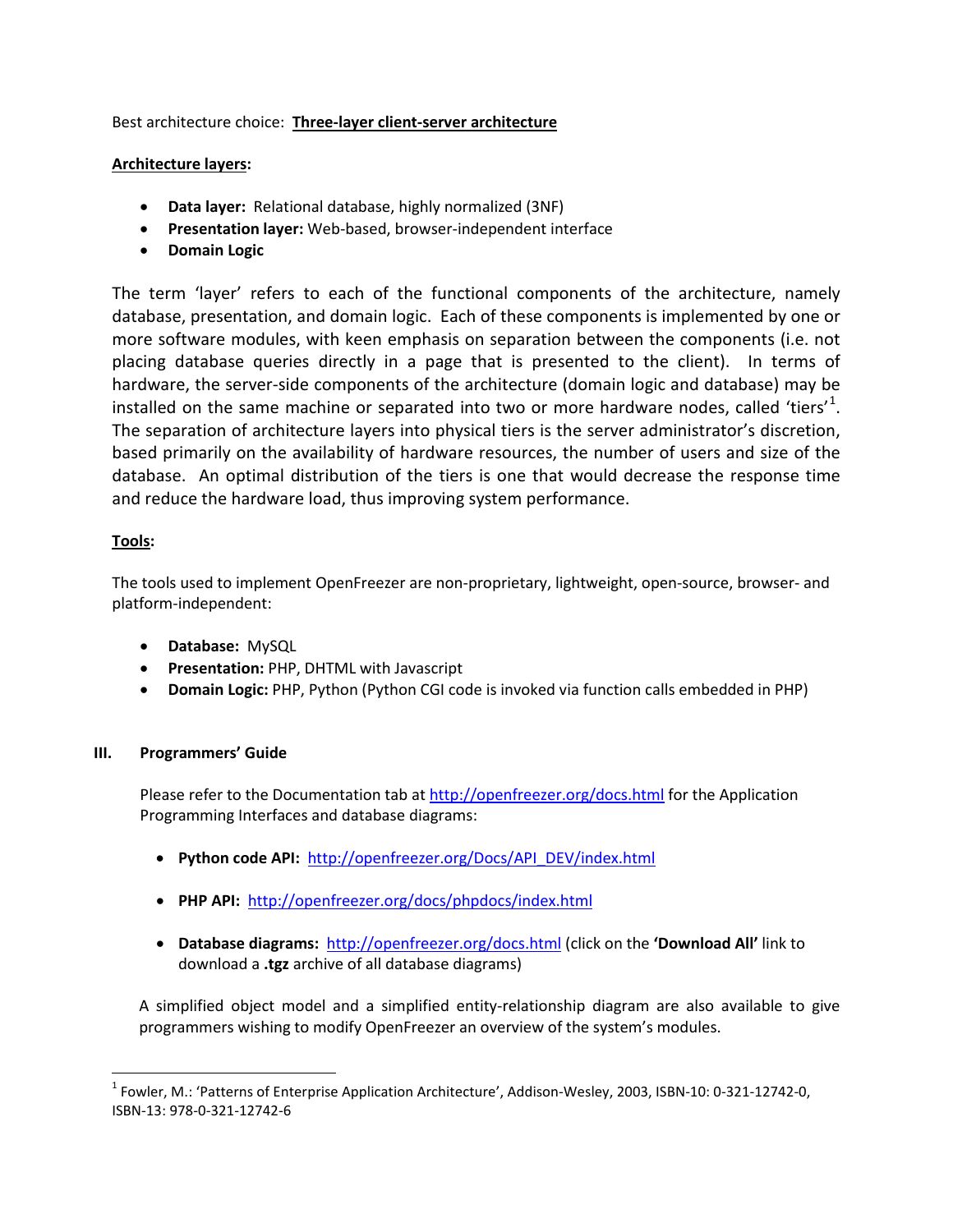## **IV. Setting up OpenFreezer**

To install OpenFreezer on your server, the following software components are required:

MySQL DBMS version 5 or later:<http://www.mysql.com/>

PHP version 5 or later:<http://php.net/> ApacheHTTP server: <http://httpd.apache.org/>

Python version 2.4 or later:<http://python.org/>

BioPython: [http://biopython.org/wiki/Main\\_Page](http://biopython.org/wiki/Main_Page)

ReportLab (for generating Vector maps with Python): <http://www.reportlab.com/>

Overlib:<http://www.bosrup.com/web/overlib/>

#### Client-side requirements:

OpenFreezer will work in most of today's web browsers. You are encouraged to use [Mozilla Firefox](http://www.mozilla.org/firefox/) version 3 or later. It is recommended that you refrain from using Internet Explorer, due to built-in specifications in handling CSS and Javascript, which may not work properly with OpenFreezer. Please report any problems that may arise from using OpenFreezer with other web browsers.

Make sure your web browser supports Javascript.

Please refer to the **Installation and Setup Guide** in PDF format at http://openfreezer.org/downloads/ for detailed instructions on setting up OpenFreezer on your server.

#### **V. Error Checking and Testing**

The following are known existing issues in OpenFreezer:

1. Special characters

Caution should be exercised when entering property names that contain special characters: either non-ASCII characters, such as Greek symbols (e.g. "γ-globulin"), or symbols such as "&", "%", used in the syntax of programming or markup languages, including HTML, Javascript, Python or PHP, as well as SQL (database query language).

List of special characters in OpenFreezer:

- **Percent sign (%) -** Reserved character in Python. Avoid using it in property names or values at reagent type creation.
- Ampersand (&) Reserved HTML character; please report errors through the bug tracker if encountered